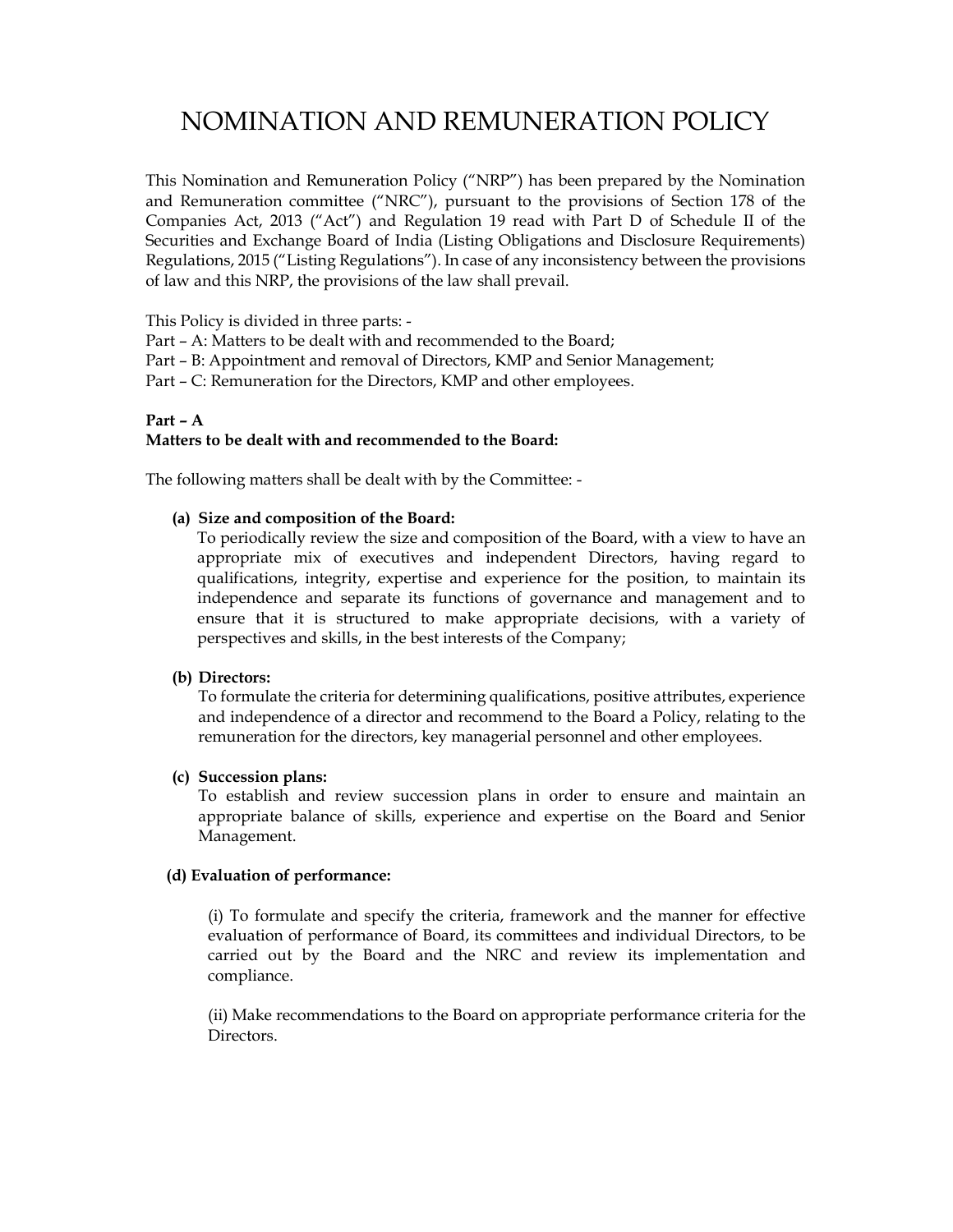# PART – B Appointment and removal of Directors, KMP and Senior Management:

## Appointment criteria and qualifications

- 1. The Committee shall ascertain the integrity, qualification, expertise and experience of the person identified for appointment.
- 2. A person, to be appointed as Director, should possess impeccable reputation for integrity, deep expertise and insights in sectors / areas relevant to the Company, ability to contribute to the Company's growth and complementary skills in relation to the other Board members.
- 3. The appointment shall also be governed by the prevailing employment policies of the Company
- 4. A Whole-Time KMP of the Company shall not hold office in more than one Company except in its subsidiary company at the same time. However, a Whole-Time KMP can be appointed as a director in any company subject to the same being intimated to the Board or being in accordance with the policy of the Company.
- 5. In case of an Independent Director, the proposed appointee should possess the desired attributes and should not suffer from any disqualifications as prescribed under Section 149(6) read with the relevant rules.
- 6. In terms of Section 196 (3) (a) of the Companies Act, 2013, the Company shall not appoint or continue the employment of any person as Managing Director / wholetime director / Manager, who has attained the age of seventy years, unless a special resolution is passed to that effect.
- 7. Further, as per clause 17 (1) (A) of SEBI (LODR), 2015, no listed entity shall appoint a person or continue the directorship of any person as a non-executive director who has attained the age of seventy-five years unless a special resolution is passed to that effect.

## Term/Tenure:

# i. Managing Director/Whole-time Director:

The Company may appoint or re-appoint a person as its Executive Chairman, Managing Director or Executive Director for a term not exceeding five years at a time. No reappointment shall be made earlier than one year before the expiry of term.

## ii. Independent Director:

An Independent Director shall hold office for a term up to five consecutive years on the Board of the Company and will be eligible for re-appointment for another term up to five consecutive years. No Independent Director shall hold office for more than two consecutive terms. The terms and conditions of appointment will be as prescribed from time to time under the Companies Act, 2013.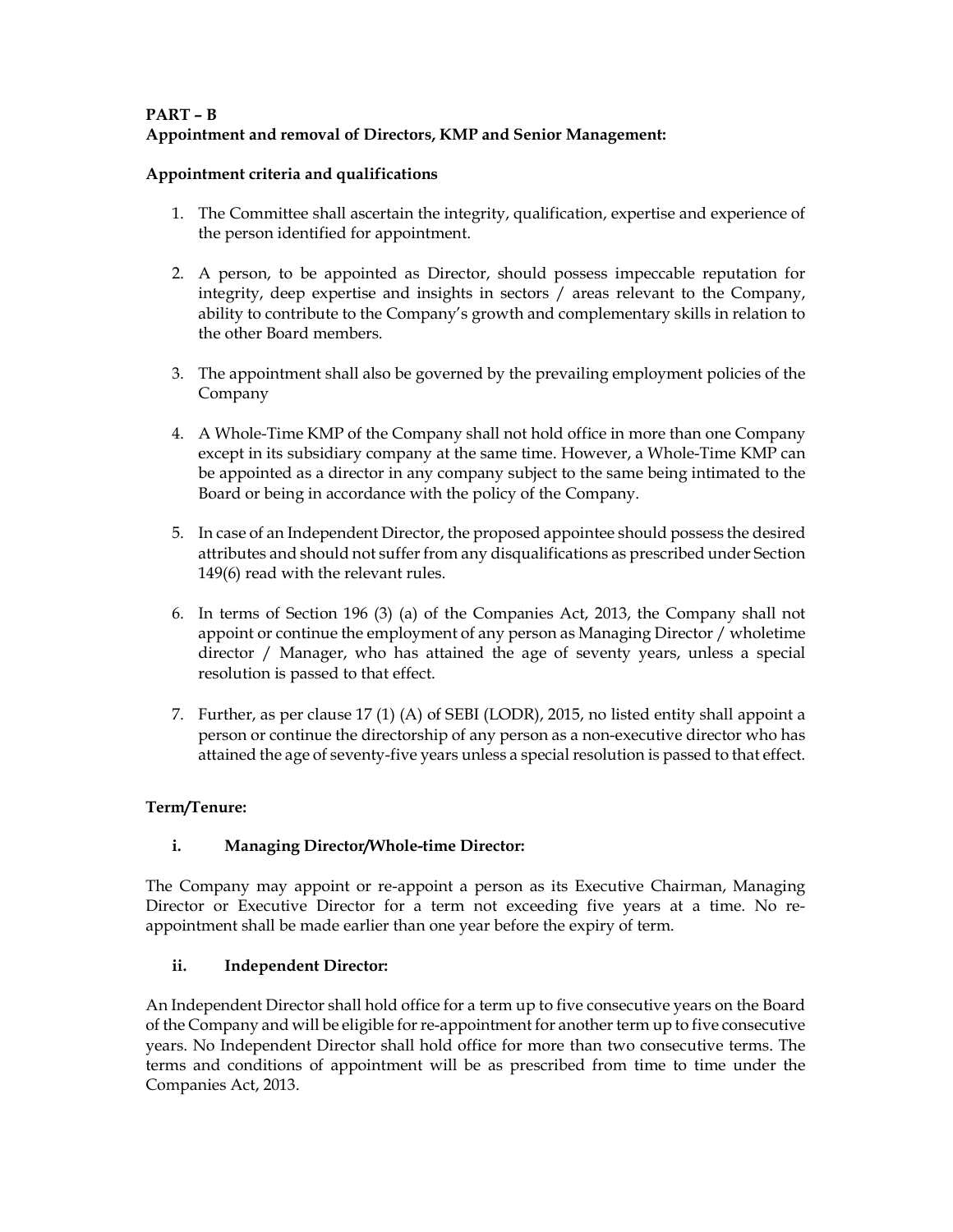## iii. Removal:

Due to reasons for any disqualification mentioned in the Act or under any other applicable Act, Rules and Regulations thereunder or for such other compelling reasons, the Committee may recommend to the Board with reasons recorded in writing, removal of an Independent Director, KMP or Senior Management Personnel subject to the provisions and compliance to the Act, Rules and Regulations and applicable policies of the Company.

# iv. Retirement:

The Independent Directors shall not be liable to retire by rotation. The other Directors, KMP and Senior Management Personnel shall retire as per the applicable provisions of the Act and prevailing policies of the Company. The Board will have the discretion to retain the Wholetime Directors, KMP or other Senior Management Personnel in the same position/remuneration or otherwise, for the benefit of the Company.

## PART - C Remuneration for the Directors, KMP and other employees:

Key principles, governing the remuneration policy, to be considered, are as follows:

- a. the level and composition of remuneration is reasonable and sufficient to attract, retain and motivate Directors of the quality required to run the Company successfully;
- b. relationship of remuneration to performance is clear and meets appropriate performance benchmarks; and
- c. remuneration to Directors, KMP and senior management involves a balance between fixed and incentive pay reflecting short and long-term performance objectives appropriate to the working of the Company and its goals.
- d. Overall remuneration should be reflective of the size of the Company, complexity of the sector/industry/company's operations and the company's capacity to pay the remuneration.
- e. Overall remuneration (sitting fees and commission) should be reasonable and sufficient to attract, retain and motivate Directors aligned to the requirements of the Company (taking into consideration the challenges faced by the Company and its future growth imperatives).
- f. Overall remuneration practices should be consistent with recognised best practices.

# Sitting Fees:

Independent Directors may be paid sitting fees for attending the meetings of the Board and committees, as recommended by the NRC and approved by the Board. Quantum of sitting fees may be subject to review on a periodic basis, as required.

## Commission:

Independent Directors may be paid commission within regulatory limits, as recommended by the NRC to the Board based on Company's performance, profits, return to investors, shareholder value creation and any other significant qualitative parameters as may be decided by the Board.